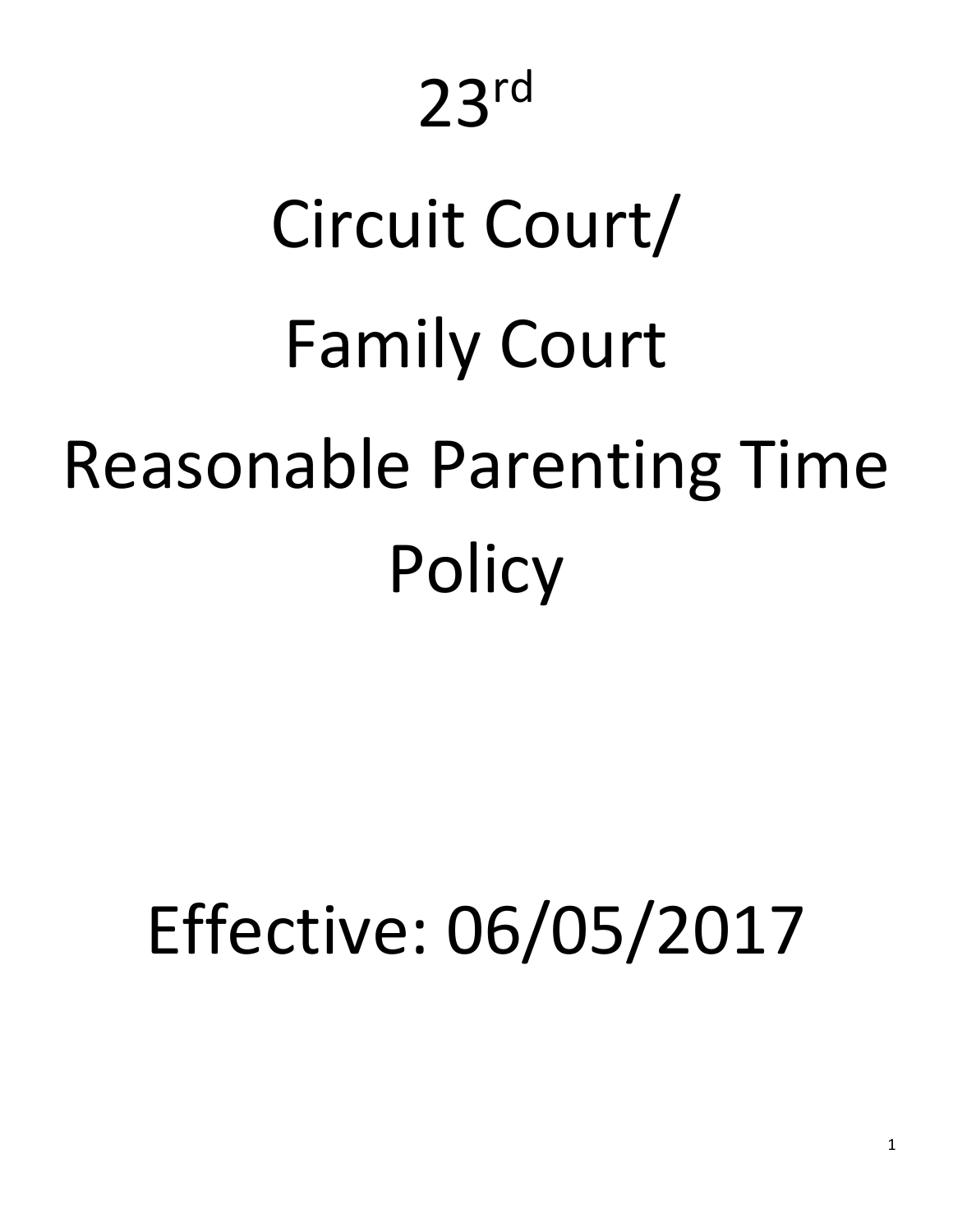# Table of Contents

| Child(ren) three (3) years old and under:                             | Page 4 |
|-----------------------------------------------------------------------|--------|
| Child(ren) four (4) years old and over:                               | Page 5 |
|                                                                       | Page 5 |
| Odd numbered years for Mother:                                        | Page 5 |
| Odd numbered years for Father:                                        | Page 5 |
| Even numbered years for Mother:                                       | Page 6 |
| Even numbered years for Father:                                       | Page 6 |
| Hours for Holidays:                                                   | Page 6 |
| Child(ren)'s Birthdays:                                               | Page 7 |
| Mother's Day/Father's Day:                                            | Page 7 |
|                                                                       |        |
| <b>Summer Break from School:</b>                                      | Page 7 |
| <b>Phone Internet Contact:</b>                                        | Page 8 |
| <b>Christmas Break from School:</b>                                   | Page 8 |
| Spring Break from School:                                             | Page 8 |
| Out-of-State Vacation:                                                | Page 9 |
|                                                                       |        |
| EXCUSES THAT ARE NOT VALID REASONS FOR DENYING PARENTING TIME Page 10 |        |
|                                                                       |        |
|                                                                       |        |
|                                                                       |        |
|                                                                       |        |
|                                                                       |        |
|                                                                       |        |
|                                                                       |        |
|                                                                       |        |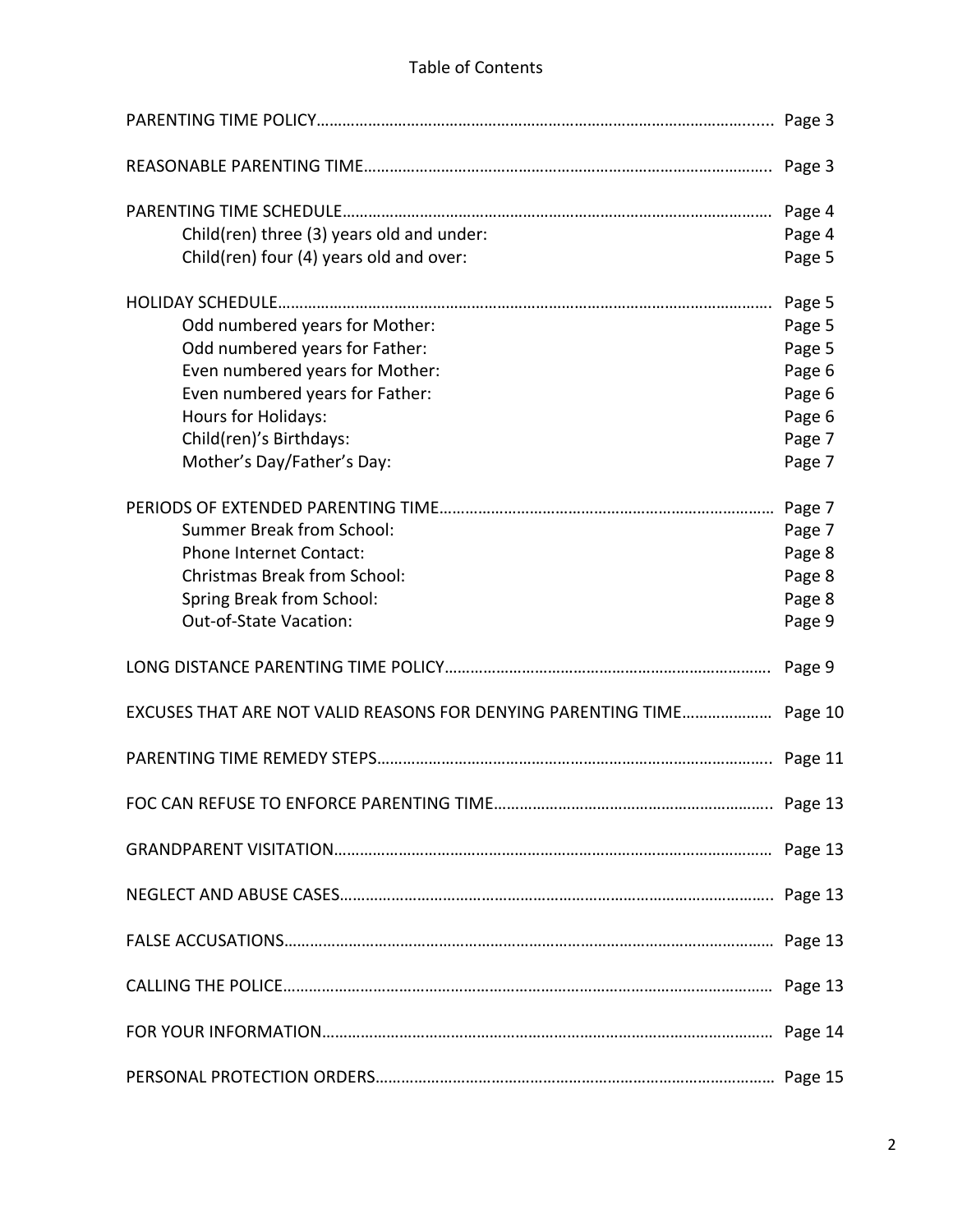#### **PARENTING TIME POLICY**

#### **Parenting time shall include all siblings.**

It is strongly recommended that parents develop their own arrangements that will take into consideration the unique circumstances of their family.

These arrangements can be changed and modified from time to time. In cases where the child(ren) has special needs and the parties are unable to agree upon a parenting time schedule, one of the parties must petition the Court to request specific parenting time.

If your order has specific days and times, the parties MUST FOLLOW the Court order.

#### **REASONABLE PARENTING TIME**

If your order states that the Parties have reasonable parenting time, the Friend of the Court will enforce this parenting time schedule.

The parenting time schedule to be followed will be determined by the age of the oldest child of the family.

# **THE PARENTS SHOULD**:

**Show up for parenting time on time**. Nothing disappoints a child(ren) more than to be waiting and the parent fails to show. Neither parent is expected to wait longer than 30 minutes beyond the scheduled time. Being late should not be a regular practice. Whenever possible, you should give three (3) days advance notice if you are unable to exercise parenting time as planned.

**Spare the child(ren).** Parenting time does not have to be traumatic for the child(ren). The parent is expected to pick‐up and drop‐off the child(ren), period. It is not necessary to inspect the home. The other parent does not have to provide a detailed description or itinerary on where, what, and how the parenting time will be exercised.

**Understand that Support and parenting time are two separate issues**. One parent cannot withhold parenting time due to non‐payment of support. Likewise, the payer of support cannot withhold payment of support due to denial of parenting time.

**Read this information** carefully before contacting the Friend of the Court office on the case.

**Know that all parenting time complaints are considered non‐emergency** and must be submitted in writing. If you feel that your situation needs immediate attention, you must come into the Friend of the Court office and complete the necessary forms. Please do not call the Friend of the Court office regarding parenting time matters. The Friend of the Court will instruct you that the parties will and MUST FOLLOW the orders of the Court.

**Do not expect the Friend of the Court to correct the problem the day it occurs**. If the problem is something that can be addressed quickly the Friend of the Court will do what it can, but if the problem needs to be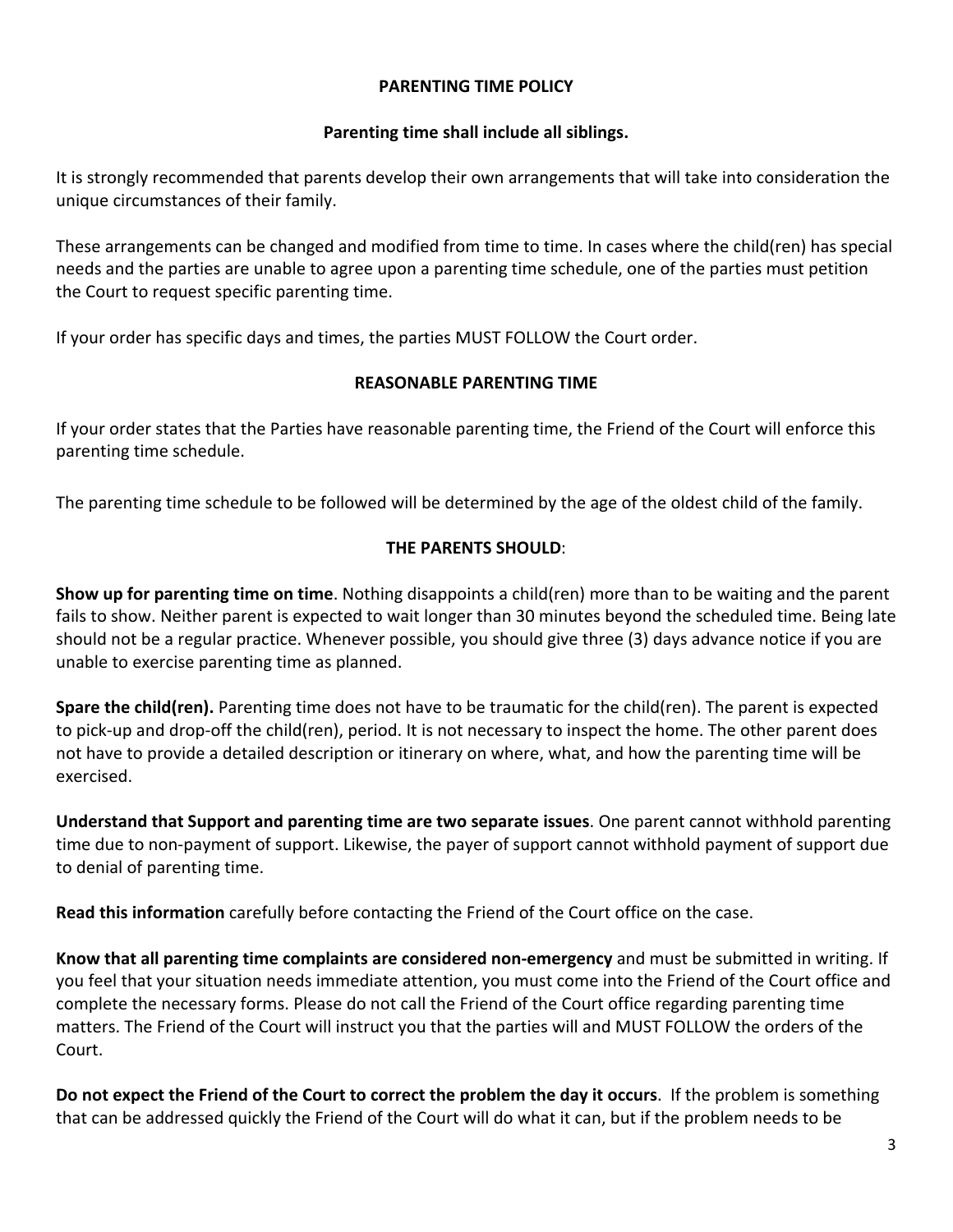scheduled for a hearing to change the order, or address the parenting time issue, it will be set as quickly as the court allows.

**Not tell the other party not to show for parenting time**. If the order states that the other party gets parenting time, you do not have the authority to deny that time; if you do, you face contempt proceedings.

> • If CPS (Child Protection Services) is contacted and they determine that parenting time should be suspended, they will petition the court or notify the Friend of the Court office. If they do not, parenting time will go as scheduled. If the child is in immediate danger, CPS has rules to follow.

**TO CHANGE THE ORDER:**  A motion must be filed or the parties can meet with the Friend of the Court and agree to enter a stipulated

**Transportation for parenting time: Unless expressed in the order the parent receiving parenting time will** pick the child(ren) up. At the end of parenting time, the parent receiving the child(ren) will pick the child **up.** 

# **PARENTING TIME SCHEDULE**

# **PARENTING TIME SCHEDULE FOR CHILDREN THREE (3) YEARS OLD AND UNDER:**

In a family where the oldest child is under the age of three (3), the non-custodial parent will have the children as follows:

- Alternating weekends from 9:00 a.m. Saturday until 6:00 p.m. on Sunday;
- During the week, the non-custodial parent will have one (1) evening of parenting time for a minimum of two (2) hours. If the parents are unable to agree on the specific weekday or time, it shall be every Wednesday from 5:00 p.m. to 7:00 p.m.;
- During a calendar year, the non-custodial parent will have three (3) nonconsecutive one (1) week periods of parenting time. The time for this parenting time is defined as 9:00 a.m. Saturday until 9:00 a.m. the following Saturday. This shall commence on a regular parenting time weekend of the non-custodial parent so that the alternate weekend rotation continues throughout the year. During this time, the custodial parent will have one (1) evening of parenting time that week for a minimum of two (2) hours if the child(ren) is not out‐of‐town for a vacation.
	- If the parents are unable to agree on a specific weekday or time, it shall be Wednesday from 5:00 p.m. to 7:00 p.m.
	- If the parties cannot agree on the weeks that the non‐custodial parent will have for the nonconsecutive weeks of parenting time then the weeks will begin the first weekend the non‐custodial parent has the child(ren) in June, July and August of each year.
	- These three (3), one (1) week periods qualify for child support abatement if there is such a provision in the current child support order. (Found in some orders prior to 2009)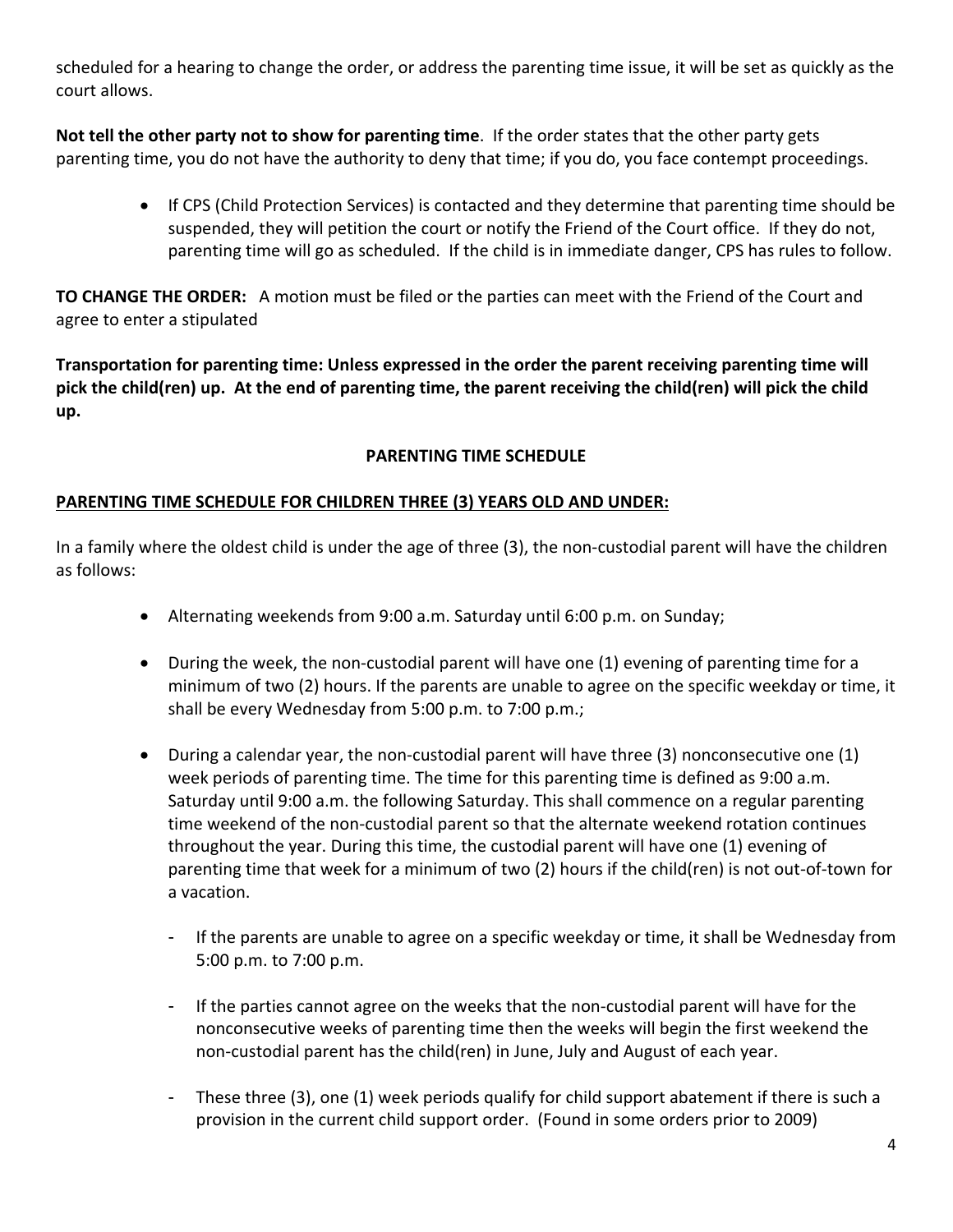- If the parties can agree on a different week for parenting time, the parties will give the Friend of the Court thirty (30) days advance notice of the intent to exercise this parenting time; and
- If the parties cannot agree, the Holiday Schedule listed below will take precedence over the weekly schedule.

# **PARENTING TIME SCHEDULE FOR CHILDREN FOUR (4) YEARS OLD AND OVER:**

In a family where the oldest child has reached the age of four (4), all younger children are bound by this schedule.

- Each parent will have alternating weekends from 6:00 p.m. on Friday until 6:00 p.m. on Sunday.
- If a second shift is involved, then 9:00 a.m. Saturday pick-up and 6:00 p.m. Sunday return.
- The non-custodial parent may request a third-party pick-up for the 6:00 p.m. Friday parenting time. If a third party is used to pick up the child it must be someone the child(ren) know, for example, the child's grandparents, or current spouse of the non‐custodial parent.
- The non-custodial parent will have one (1) evening each week during the school year for a minimum of two (2) hours. If the parents are unable to agree on the specific weekday or time, it shall be every Wednesday from 5:00 p.m. to 7:00 p.m.; and
- The parties will follow the holiday schedule listed below.

#### **HOLIDAY SCHEDULE:**

#### The following holiday schedule applies to ALL children regardless of their age.

The holiday schedule takes precedence over any other regular parenting time schedule of the child(ren).

#### **In odd numbered years, the Mother will have the following holidays:**

Child(ren)'s Birthday; Easter; Fourth of July; Thanksgiving; Christmas Day; and New Year's Eve.

#### **In odd numbered years, the Father will have the following holidays:**

Memorial Day; Labor Day;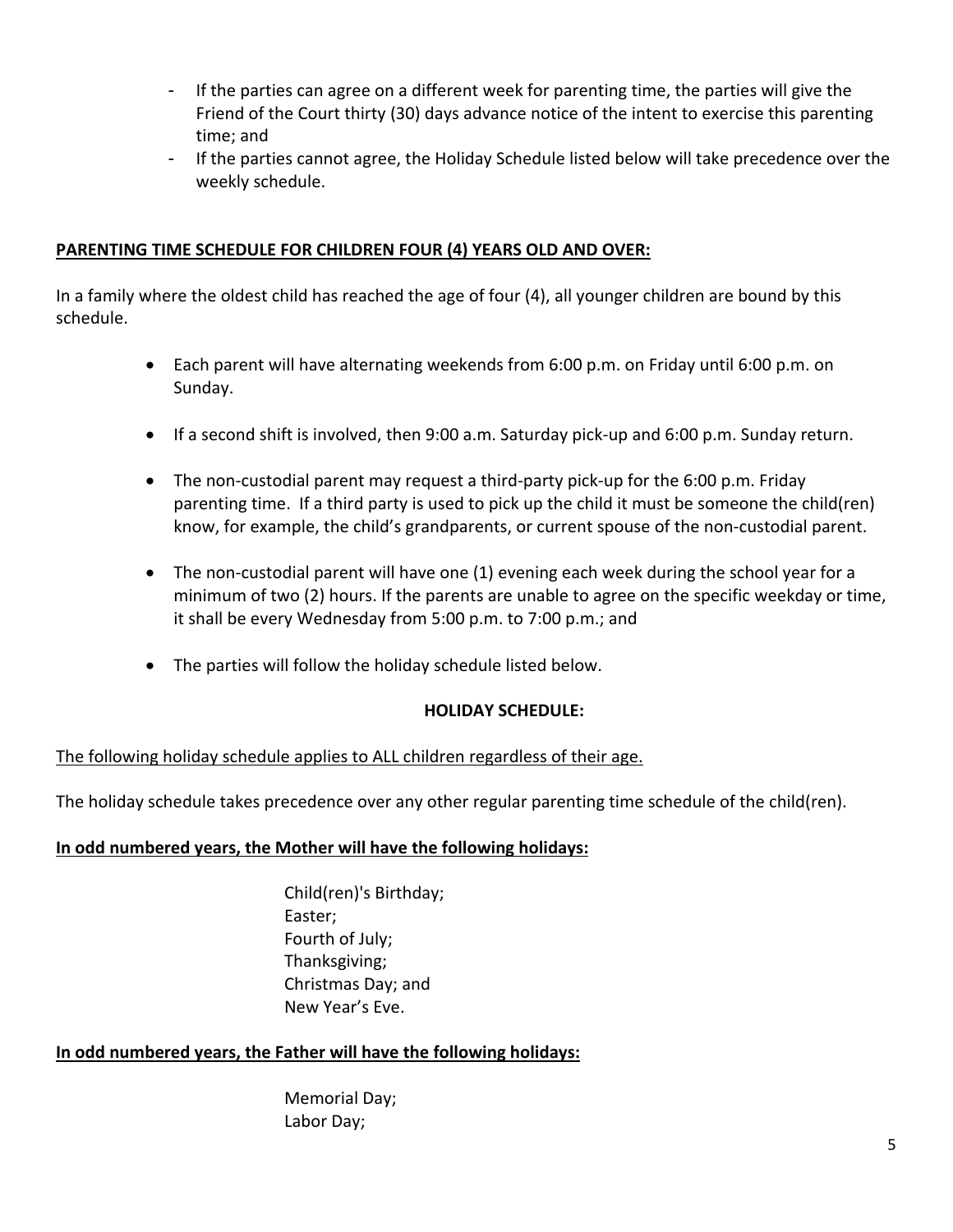# Halloween; and Christmas Eve.

#### **In even numbered years, the Mother will have the following holidays:**

Memorial Day; Labor Day; Halloween; and Christmas Eve.

#### **In even numbered years, the Father will have the following holidays:**

Child(ren)'s Birthday; Easter; Fourth of July; Thanksgiving; Christmas Day; and New Year's Eve.

#### **Hours for holidays are as follows:**

- Easter: 8:00 p.m. the day before to 8:00 p.m. on Easter Day
- Memorial Day: 8:00 p.m. the day before to 8:00 p.m. on Memorial Day
- Fourth of July: 8:00 p.m. the day before to 9:00 a.m. on July 5th
- Labor Day: 8:00 p.m. the day before to 8:00 p.m. on Labor Day
- Halloween: 4:00 p.m. until 8:00 p.m. or reasonable time if the parent exercising parenting time is working and not available at 4:00 p.m.
- Thanksgiving: 8:00 p.m. the day before to 8:00 p.m. on Thanksgiving Day
- Christmas Eve: 6:00 p.m. December 23rd to 9:00 p.m. on December 24th
- Christmas Day: 9:00 p.m. December 24th to 9:00 p.m. on December 25th
- New Year's Eve: 6:00 p.m. December 30th to 9:00 p.m. on January 1st

A holiday that falls on a weekend should be spent with the parent who is supposed to have the child(ren) for that holiday. However, the balance of the weekend is to be spent with the parent who would normally have the child(ren) for that weekend. Pick‐up and return times are listed above.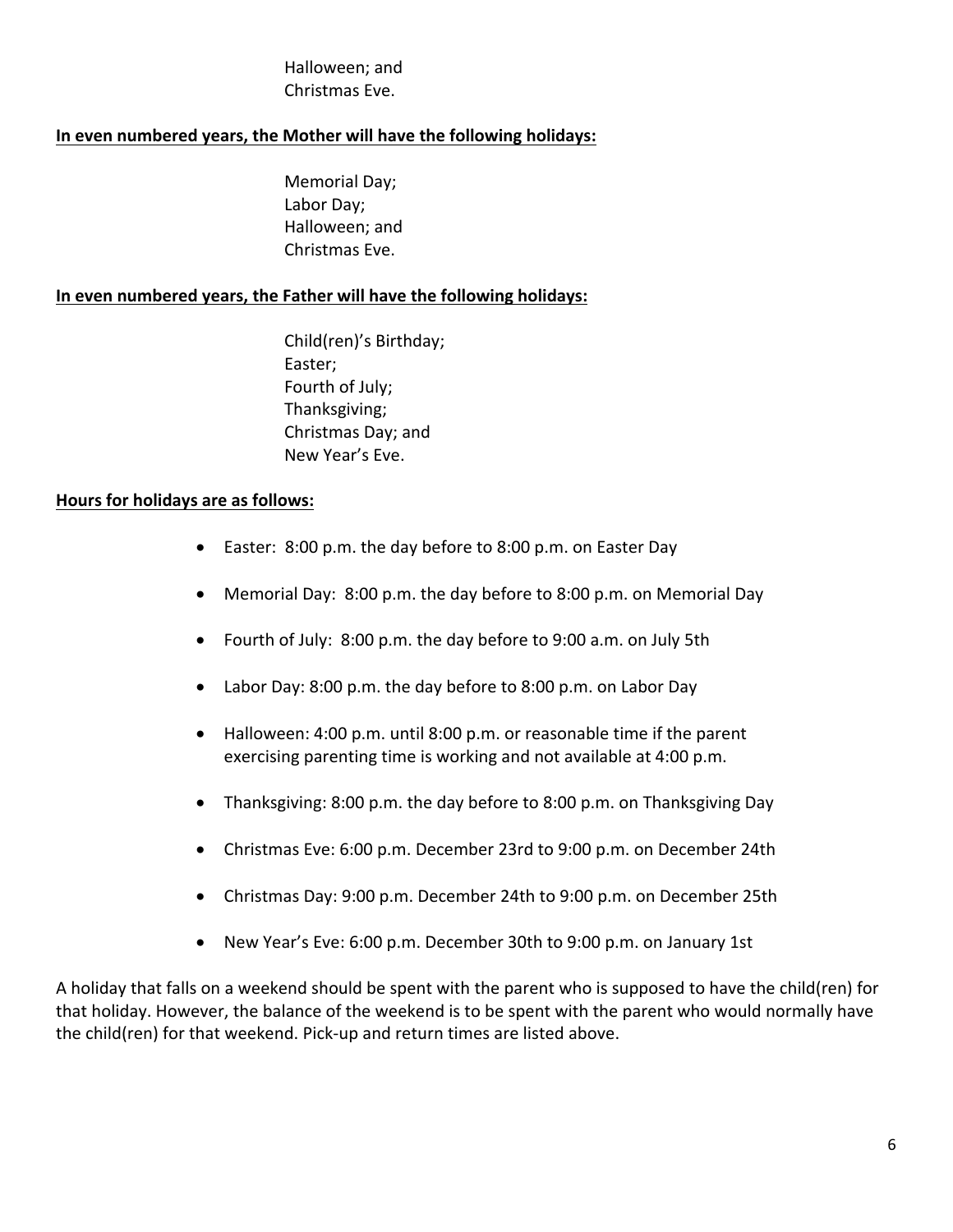In the event that the parent's holiday (i.e., Memorial Day, Labor Day, and Thanksgiving) coincides with his/her regular weekend schedule, the child(ren) will remain with that parent for the entire extended weekend. With the exception of the extended Thanksgiving weekend if the child(ren) are three (3) years old and under.

**Child(ren)'s Birthday:** Regardless of age, birthdays in the summer and on weekends shall be from 8:00 p.m. the day before until 8:00 p.m. on the birthday, and during the school year from 5:30 p.m. to 8:00 p.m. on the child's birthday. If a birthday falls on a holiday, the holiday takes precedence over the birthday.

*Mother's Day:* Each year, the Mother will have Mother's Day from 8:00 p.m. the day before to 8:00 p.m. on Mother's Day.

*Father's Day:* Each year, the Father will have Father's Day from 8:00 p.m. the day before to 8:00 p.m. on Father's Day.

# **PERIODS OF EXTENDED PARENTING TIME**

Once the oldest child of a family reaches the age of four (4), all children are bound by the following extended parenting time.

# **Summer Break from school:**

- One-half of the Summer Break from school is to be spent with each parent.
- In odd numbered years, the Mother will have the first half of the Summer Break from school and the Father will have second half.
- In even numbered years, the Father will have the first half of the Summer Break from school and the Mother will have the second half.

# **Summer Break from school is defined as 9:00 a.m. the day after school recesses for the school year until 6:00 p.m. the day before the new school year resumes.**

- The first half of the Summer Break will end and the second half of the Summer Break will begin at 6:00 p.m.
- The alternating weekend schedule will remain in effect throughout the entire Summer Break from school.
- The midweek parenting time is suspended during the Summer Break from school.
- Both parents should confirm Summer Break parenting time in writing to each other, and a copy to the Friend of the Court (if ordered) no later than May 1st of each year.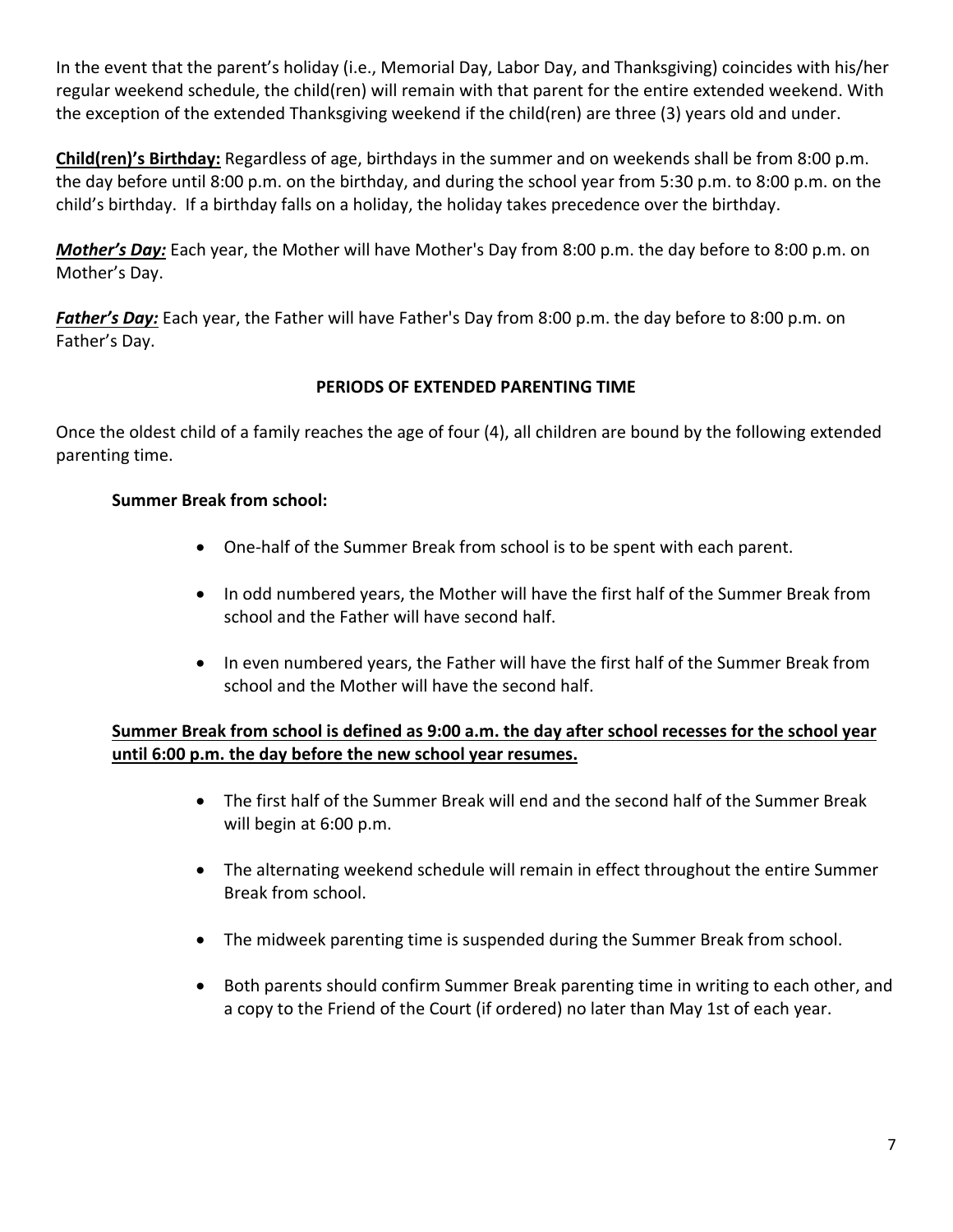# **Phone/Internet Contact:**

When the child(ren) are in the care of the non-custodial or custodial parent for an extended period of time (e.g., one week) or the mid‐week parenting time is not possible, the child(ren) shall have the right to contact with the other parent by telephone or Internet.

When establishing the contact schedule, it is important to consider the age and the maturity of the child(ren). With a school age child(ren), the contact should be at a minimum of once per week for a time that is appropriate for the child(ren)'s age.

The frequency of the contact should be established on a case by case basis and normally will be set as the parties agree. If the parties cannot agree to a time and the length of the call, it will be on Wednesday night, the call will be placed between 7 to 7:30 pm, with the receiving party given 10 minutes to call back if a message is left. The duration of the call shall not exceed 45 minutes.

If the child(ren) will be vacationing or residing at a location different from the usual location, the other parent should be informed of a telephone number, address and the means to contact the other parent in case of an emergency.

# **Christmas Break from School:**

In odd numbered years, the Father will have the first part of the Christmas Break commencing at 6:00 p.m. on the day school recesses until 9:00 p.m. Christmas Eve; and the Mother will have the second part of the Christmas Break commencing at 9:00 p.m. on Christmas Eve until 6:00 p.m. the day before school resumes.

In even numbered years, the Mother will have the first part of the Christmas Break commencing at 6:00 p.m. on the day school recesses until 9:00 p.m. Christmas Eve and the Father will have the second part of the Christmas Break commencing at 9:00 p.m. on Christmas Eve until 6:00 p.m. the day before school resumes.

#### **Note: The midweek and weekend parenting time is suspended during the Christmas Break from school.**

The previously established alternate weekend rotation will resume after the conclusion of the Christmas Break from school.

#### **Spring Break from School:**

Spring Break from school is defined as 6:00 p.m. the day school recesses until 6:00 p.m. the day before school resumes.

In odd numbered years, the Mother will have the Spring Break from school.

In even numbered years, the Father will have the Spring Break from school.

#### **Note: The midweek and weekend parenting time is suspended during the Spring Break from school.**

The previously established alternate weekend rotation will resume after the conclusion of the Spring Break from school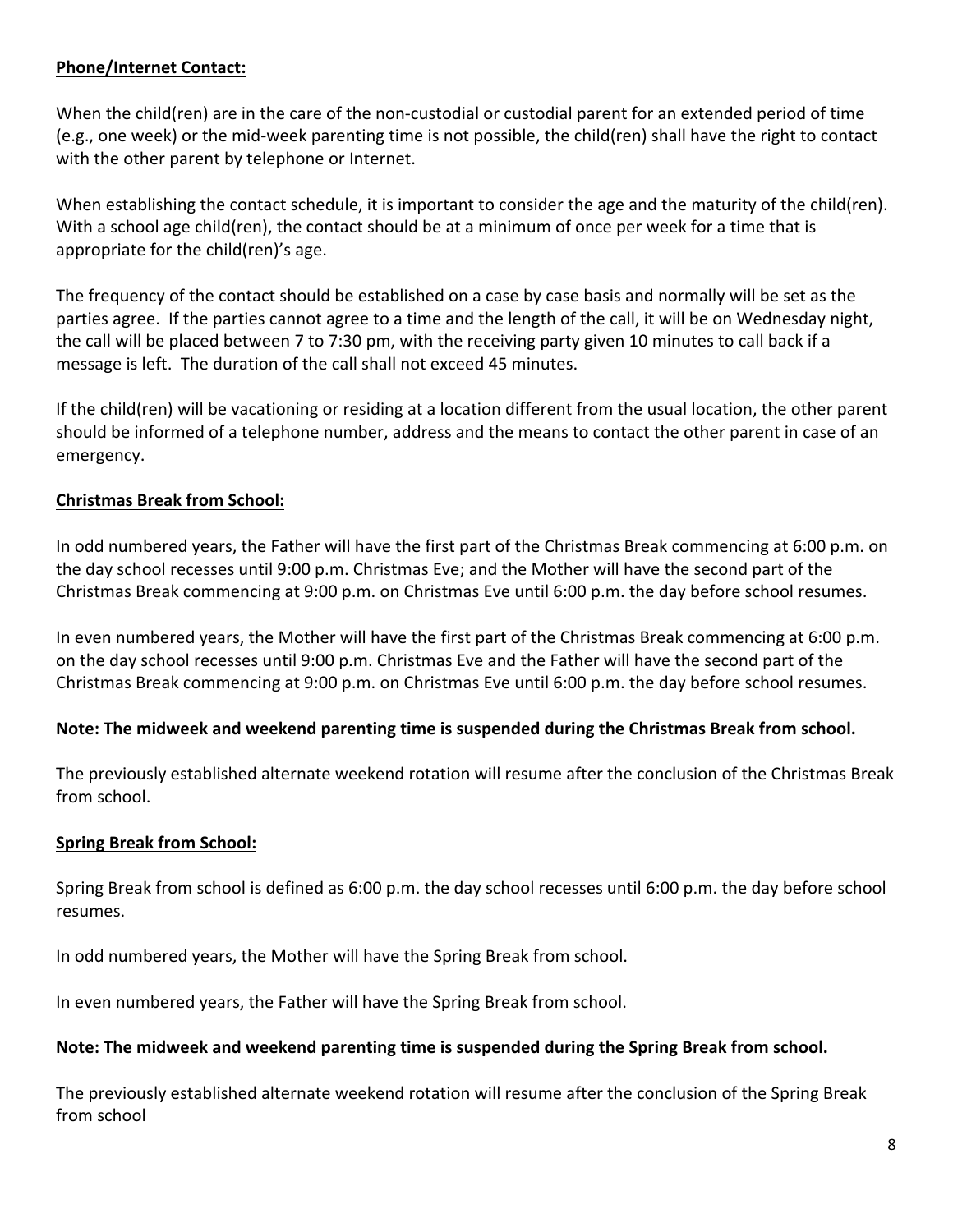# **Out‐of‐State Vacation**:

Unless the Court order prohibits it, either parent may take the minor child(ren) out‐of‐state for a vacation. An order of domicile refers only to the residence of a child(ren) and does not apply to vacations unless the Court order specifically addresses it. Parents must notify the other parent of a telephone number and provide a general itinerary of where the minor child(ren) may be reached in case an emergency arises.

Unless both parties agree, the parent's vacation plans must not interfere with the other parent's time.

# **LONG DISTANCE PARENTING TIME POLICY, WHERE ALTERNATING WEEKENDS ARE NOT APPLICABLE**

# *Travel distance of over THREE (3) HOURS AWAY or where one parent lives out of the State*

It is strongly recommended that parents develop their own arrangements that will take into consideration the unique circumstances of their family. These arrangements can be modified by filing a motion with the Court for a change in the order. If both parties agree to change the order, they may contact the Friend of the Court for a joint meeting to sign a stipulation order.

# **Frequent access to both parents is essential for the successful adjustment of the child(ren) to the divorce/separation of their parents.**

The capacity to cooperate on behalf of the child(ren) is often difficult for parents who have separated. Under circumstances where all efforts to establish time periods for each parent to be with the child(ren) have failed, the following mandated schedule will be implemented:

- The non-custodial parent will have Christmas Break in even numbered years: from the day that school lets out to the day before school resumes.
- The custodial parent will have Christmas Break in odd numbered years: from the day that school lets out until the day before school resumes.
- The non-custodial parent will have Spring Break in odd numbered years: from the day school breaks until the day before school resumes.
- The custodial parent will have Spring Break in even numbered years: from the day school break starts to the day before school resumes.
- The non-custodial parent will have the first half of Summer Break in even numbered years and the second half of summer vacation in odd numbered years.
- If Summer School is required or a necessary for the child(ren) to pass to the next grade and they must attend.
- The non-custodial parent gets from the day Summer School ends until the day before school resumes.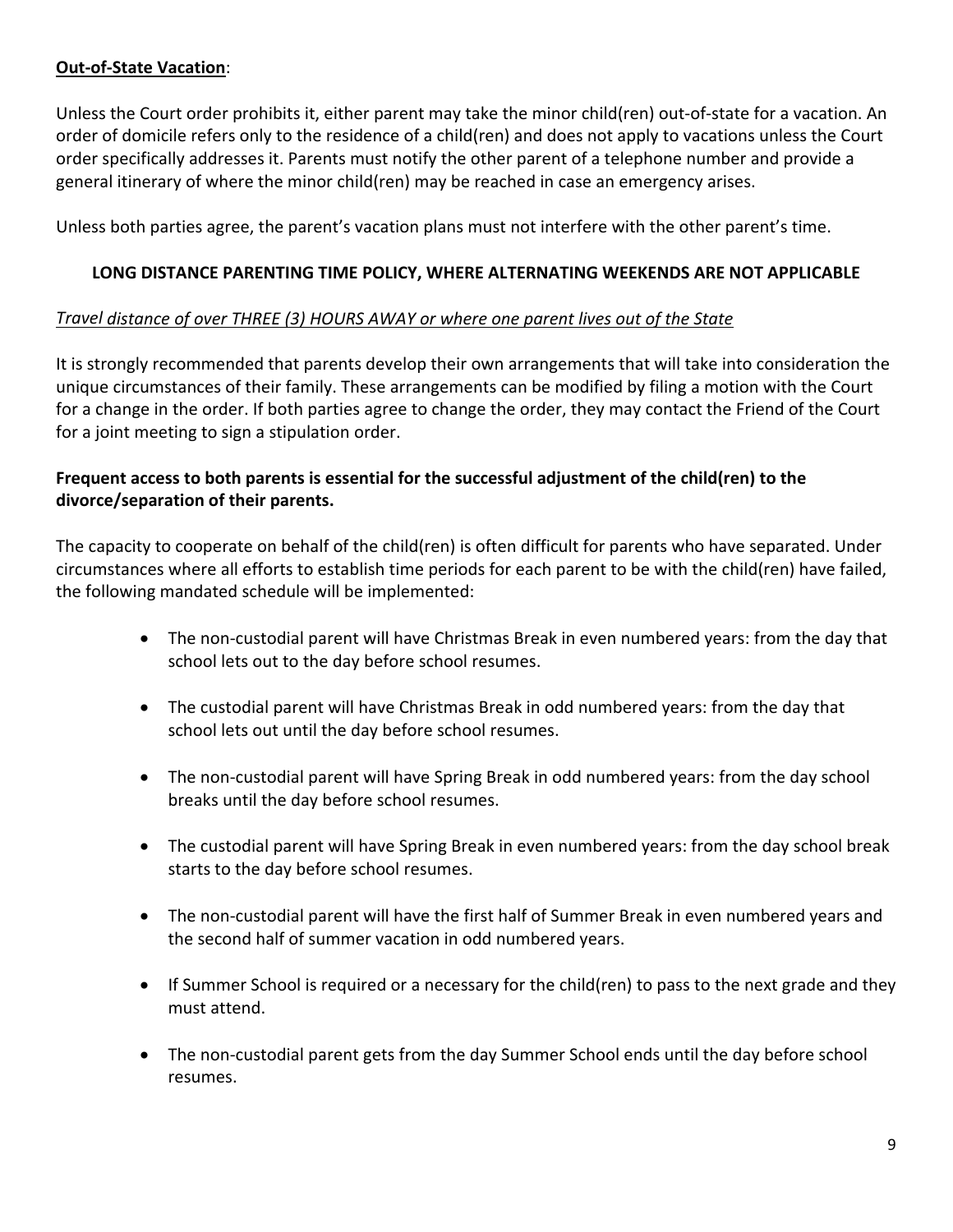- A general written itinerary and phone number will be provided to the other parent if the child(ren) is on a trip away from either parent's home.
- Responsibility for transportation costs for Christmas Break, Spring Break, and Summer Break parenting time will be shared equally when the child(ren) has moved from the county.

**TRANSPORTATION COSTS**: Responsibility for transportation costs for Christmas Break, Spring Break, and Summer Break parenting time will be the sole responsibility of the non‐custodial parent when the non‐ custodial parent has moved from the county area; if the custodial parent moved from the county area, the custodial parent will be responsible for transportation costs.

> Each party will give a minimum of two weeks' notice prior to the flight and will provide the other party with arrival and departure times. Unless specified in the court order, the party purchasing a ticket for parenting time will purchase a round trip ticket and provide all information to the other party. For children under the age of 12 when traveling by air, the person will insure the child has a person to travel with or will purchase the required supervision as provided by the air carrier.

Additional parenting time is to be given:

- Upon two (2) days' notice whenever the non-custodial parent is in the geographical area of the child(ren);
- Whenever the child(ren) is in the area of the non-custodial parent, the custodial parent must notify the non-custodial parent and offer time for the child(ren) to be with the non-custodial parent;
- Weekend parenting time shall be extended, when travel for the child(ren) does not exceed three (3) hours one way, whenever the child(ren) has a Friday or a Monday school holiday.

The custodial parent shall provide a copy of the school calendar to the non‐custodial parent every fall so that arrangements for weekend parenting time can be made in advance.

In a family where no children are of school age, the non‐custodial parent will be entitled to five (5) days per month commencing the first Friday of every month.

# **EXCUSES THAT ARE NOT VALID REASONS FOR DENYING PARENTING TIME**

- The child(ren) is sick [unless the non-custodial parent is provided with the specific nature of the illness and has an opportunity to see the child(ren)]. A note from a physician is required. A make‐up weekend shall then be provided to the parent exercising parenting time.
- The child(ren) has to go somewhere else.
- The child(ren) is not home.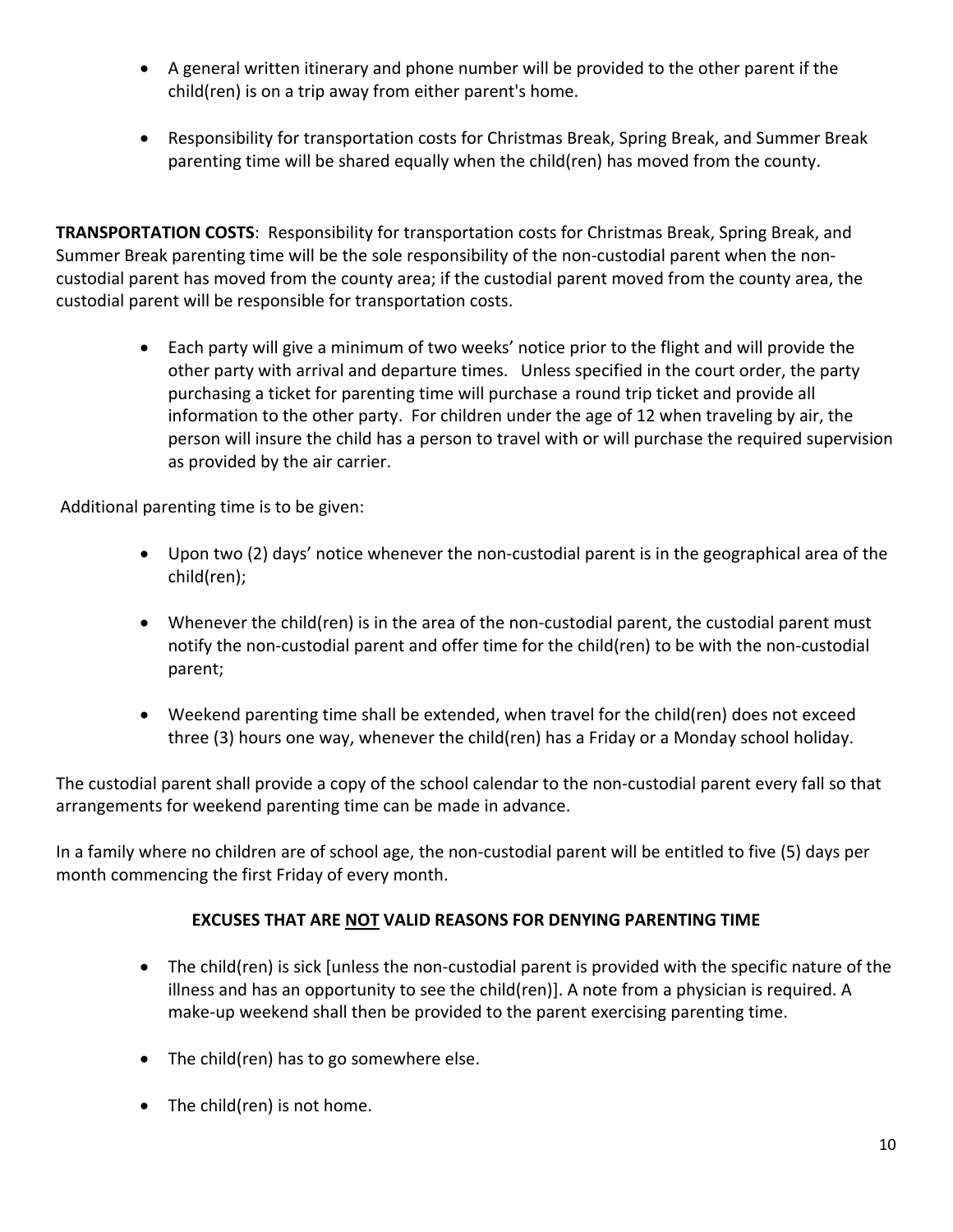- The non-custodial parent is behind in his or her support obligation or not paying.
- The child(ren) wants to stay home (REGARDLESS OF AGE).
- The custodial parent does not want the child(ren) to go.
- The weather is bad.
- The child(ren) has no clothes to wear.
- The custodial parent lets the child decide to go or not. The child does not have a say in going or not going. If parenting time is ordered, the child, regardless of age, will go on parenting time.
- A child which is 18 years old and emancipated can decide not to go but must go at any other age.

# **PARENTING TIME REMEDY STEPS**

BEFORE YOU BEGIN: An order regarding parenting time must be entered with the Court and each step must be attempted, with written evidence provided to the Friend of the Court, before moving on to the next remedy.

Please do not call the Friend of the Court regarding possible future parenting time disputes. Your caseworker cannot predict the future or act on what might occur. The Friend of the Court must follow the most recent order of the Court.

Step 1: An attempt must be made to pick-up the child(ren) regardless of threats to deny the parenting time. Proof must be provided (upon request) showing the attempt to pick the child(ren) up.

Step 2: The complaining parent attempts to resolve the issues directly with the other parent either by telephone or in writing.

- At all times, the communication should be a sincere, cooperative effort keeping in mind the best interest of the child(ren).
- Treat the other parent as you would like to be treated.
- A complete written description of the attempt or a copy of the correspondence must be submitted to the Friend of the Court Office.
- "We cannot talk to each other", is not an acceptable excuse for avoiding contact with the other parent. Parenting time is for the child(ren); do it in the child(ren)'s best interest.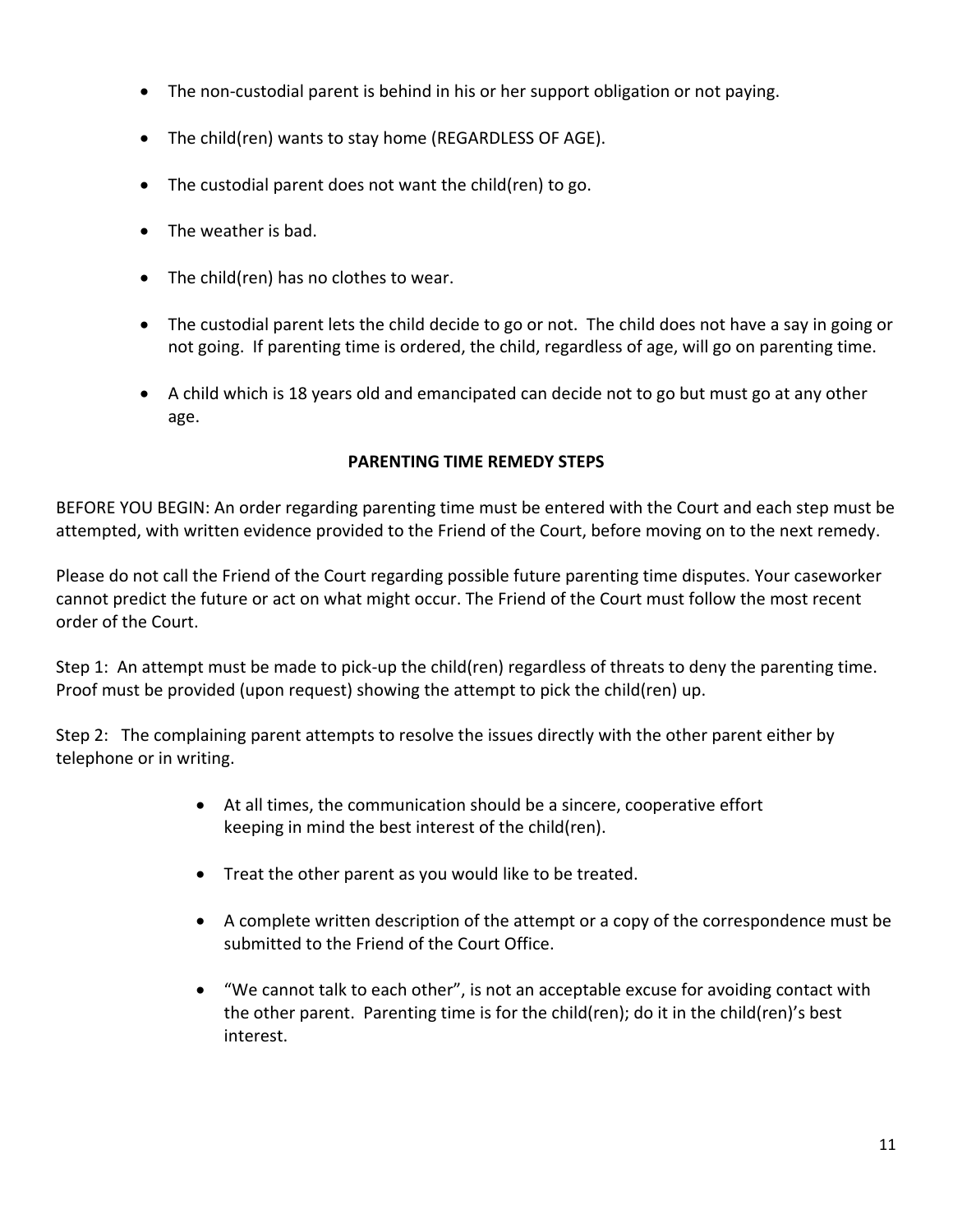Step 3: Attendance at the S.M.I.L.E. Program (Start Making it Livable for Everyone). SMILE is a forty‐five (45) minute video that educates parents on the impact of separation/divorce and offers information to parents about how to help make the process easier for their child(ren).

Parties, who are getting divorced are ordered to attend the SMILE program. The Court has ordered that people getting parenting time and support orders through the Prosecutor's office attend this program for the benefit of the child(ren). For more information, call the Friend of the Court office.

Step 4: If Court ordered parenting time is denied, a WRITTEN COMPLAINT must be filed with the Friend of the Court.

- It must be submitted in writing (forms are available at the Friend of the Court office or you may submit your complaint on an 8 1/2 X 11 size piece of paper) within seven (7) days of the alleged violation.
- It must include:
	- 1. Your docket number;

2. Name, address, telephone number, date of birth, and social security number of the Plaintiff and Defendant;

- 3. Child(ren)'s name and birth date;
- 4. Dates and times of alleged incident;
- 5. Specific problem being addressed;
- 6. If you physically attempted to pick‐up the child(ren); and
- 7. What specific action are you requesting the Friend of the Court take?

The complaint MUST have YOUR signature and the date submitted AND must be filed within 7 days of the violation or the Friend of the Court may not respond. The Friend of the Court will only respond to a named party to the case (The Friend of the Court where the case is filed will have forms available).

Step 5: Joint Meeting process. An informal meeting between the parents and a Caseworker which allows both parents an opportunity to present their side of the problem and attempt to resolve the parenting time issues without having to go to Court. There is no cost to either parent. The complaining parent must submit in writing a request to the Friend of the Court for a joint meeting. If an agreement is reached, an order will be prepared.

Step 6: Show Cause Hearings. If no resolution is reached, the alleged violator may have to appear at a Show Cause Hearing to show the Court why he/she should not be held in contempt for violation of the Court order. The Court has a wide range of powers to enforce its' orders including: fines and costs, jail, make‐up time, loss of an occupational and/or driver's license, and, in extreme cases, changes in custody. The same remedies or sanctions used for failure to pay support may be imposed for denial of parenting time.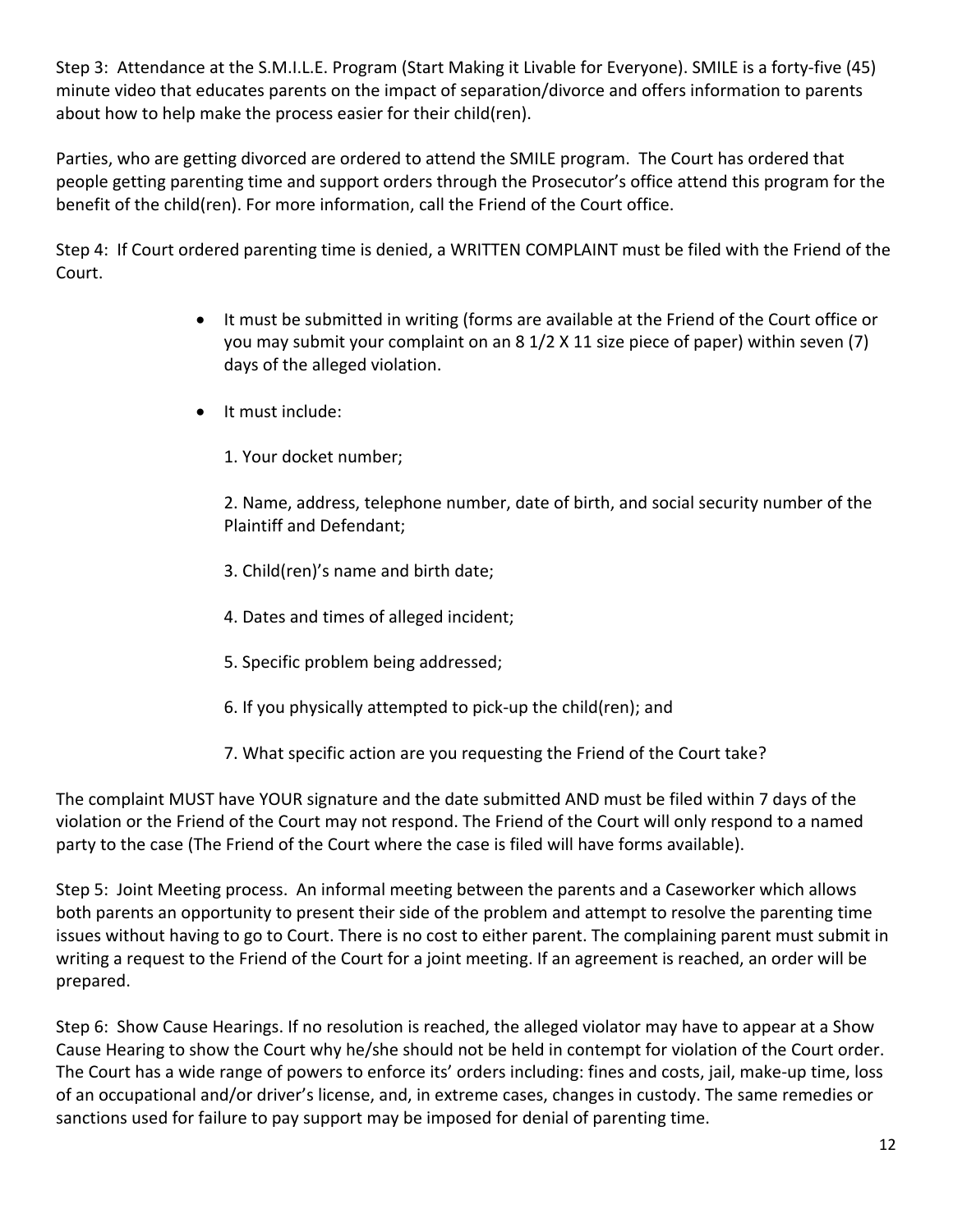The Child Custody Act imposes an obligation on the Court to review agreed upon arrangements to confirm that they are in the best interest of the child(ren). Courts may reject or modify an agreed arrangement if not in the child(ren)'s best interest.

# **Friend of the Court Can Refuse to Enforce Parenting Time**

The Friend of the Court has the right to refuse to enforce parenting time violations when: 1) the complaint is not timely, 2) the order does not address the issue in the complaint, 3) the party complaining has two or more unwarranted complaints, was assessed costs, and has not paid the costs, or 4) an attempt to physically pick‐up the child(ren) was not made.

# **Grandparent Visitation**

The grandparent visitation act, Section 7b of the Michigan Child Custody Act of 1970, MCL 722.27b, was declared unconstitutional by the Michigan Court of Appeals in the case of DeRose v DeRose in 2003. The Michigan Legislature has passed a new grandparent visitation act, 2005 PA 542, MCL 722.27b, replacing the original act and addressing the issues in DeRose by setting forth specific circumstances under which a grandparent may seek parenting time, the procedures which must be followed, and the effect of granting grandparent parenting time on the rights of a custodial parent, non-custodial parent and/or third party custodian.

# **Neglect & Abuse Cases**

The Friend of the Court does not have the necessary staff or expertise to handle neglect and abuse cases. Information should be immediately reported to Protective Services at 1‐855‐444‐3911. If parenting time is withheld pending an investigation, CPS will have to send information to the Friend of the Court. If CPS is not going to petition the Court to stop parenting time, you must follow the parenting time order until it is changed by the Court. Failure to follow the order, could result in a show cause hearing. The Friend of the Court does not have the authority to tell a party not to comply with the order. You may file a Motion to Change Parenting Time, if you feel that a change to the order is needed.

#### **False Accusations**

Laws effective January 1, 1997, provide for criminal charges, sanctions, and/or penalties for any intentional false statements made regarding abuse and neglect.

#### **Calling the Police**

The only time that police should be called is if the child(ren) or the parties are in immediate danger. Calling the police for parenting time disputes is very traumatic for the child(ren). Most law enforcement agencies do not become involved and refer all matters to the Friend of the Court. At all times, parents should make every effort to refrain from calling the police and settle the dispute through the Friend of the Court. Handle these situations in a civil manner by walking away and filing your complaint with the Friend of the Court office.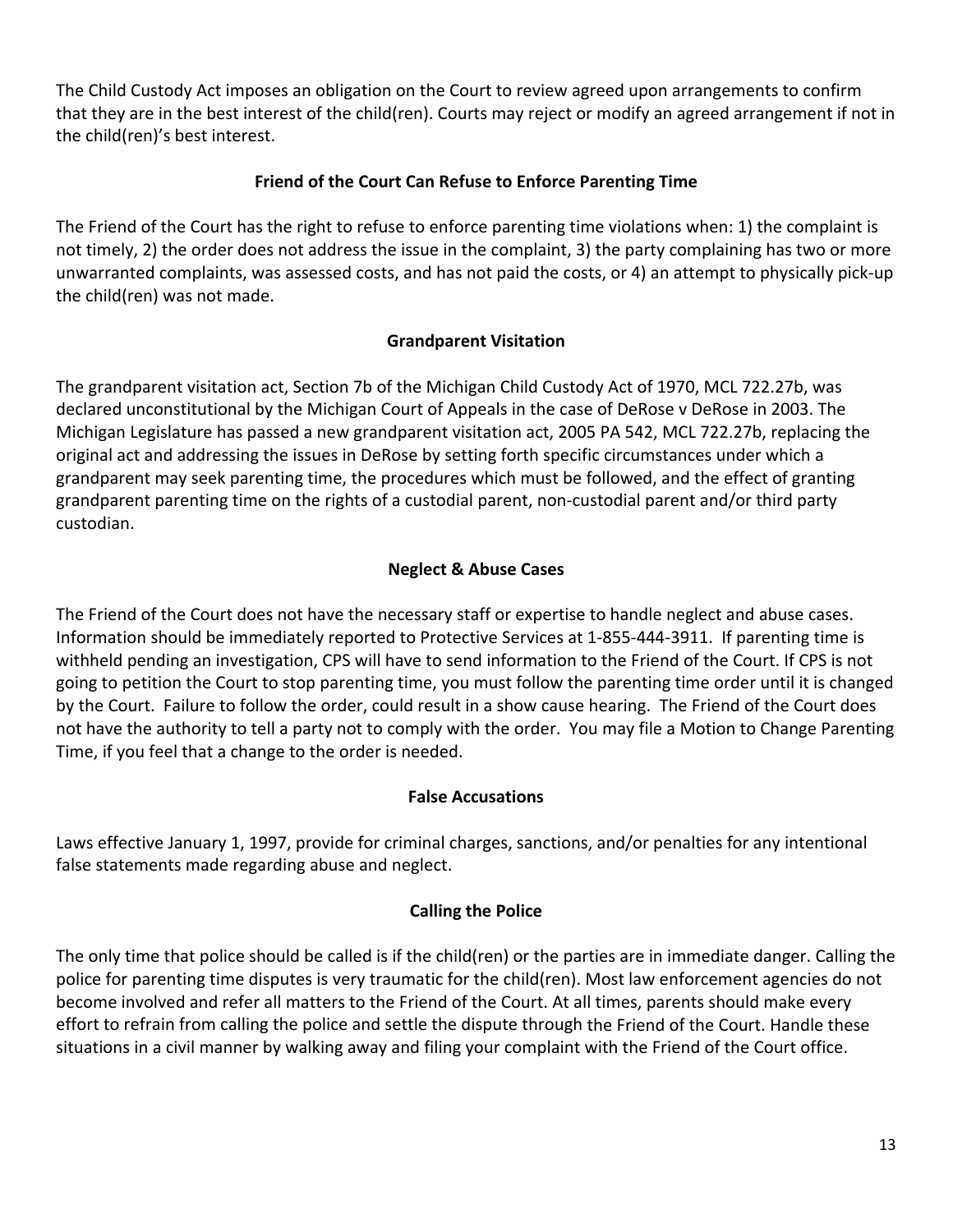#### The 23<sup>rd</sup> Circuit Court does have a make-up parenting time policy that could be implemented if parenting time was denied for the wrong reason. The policy is designed to minimize the tension and conflict to which *the child(ren) is exposed.*

#### **FOR YOUR INFORMATION**

This policy refers to "weekend" as being Friday through Sunday, if a person's work schedule prevents them from following the "weekend" as identified, the parties can stipulate to a different day during the week for parenting time, as long as it does not interfere with school or other activities the child may be involved with. If the parties cannot reach an agreement on the date, they can request a meeting with the Friend of the Court Case manager.

If a child is on medication, written instructions as to dosage and proof of the physician's prescription are to be supplied to the non-custodial parent. In the event a non-custodial parent disagrees with the medical instructions and/or prescriptions that are required, they are to petition the Court rather than withhold medication.

The parenting time schedule will be exercised in a prompt manner. In the event of an unforeseen circumstance, a thirty (30) minute delay is allowed for picking‐up and returning the child(ren). When there is inclement weather, the parents shall allow more time for pick-up or return. If the custodial parent is home after the thirty (30) minutes, parenting time shall be allowed.

The alternating weekend parenting time schedule is to be exercised throughout the entire calendar year, except as noted during the Christmas and spring breaks from school.

If the non-custodial parent is unable to exercise their parenting time due to incarceration, parenting time shall resume according to the normal rotation upon their release.

During any period of extended parenting time, the holiday schedule continues as specified.

Summer school that is deemed necessary for the child(ren) to pass to the next grade must be attended. Documentation from the school is required. An alternate parenting time schedule shall be developed.

An emergency telephone number will be provided to the other parent if an out-of-town vacation is planned.

The Friend of the Court recognizes that each parent has his or her own individual parenting style.

Avoid passing judgment upon the other parent for what they do with their time. The child(ren) will grow into adulthood and will recognize the relationship between them and each of their parents for what it has developed into.

If your case has not yet resulted in a Judgment of Divorce, please contact your attorney for any clarification regarding parenting time.

The Friend of the Court may also determine when a parenting time schedule begins if the order is silent.